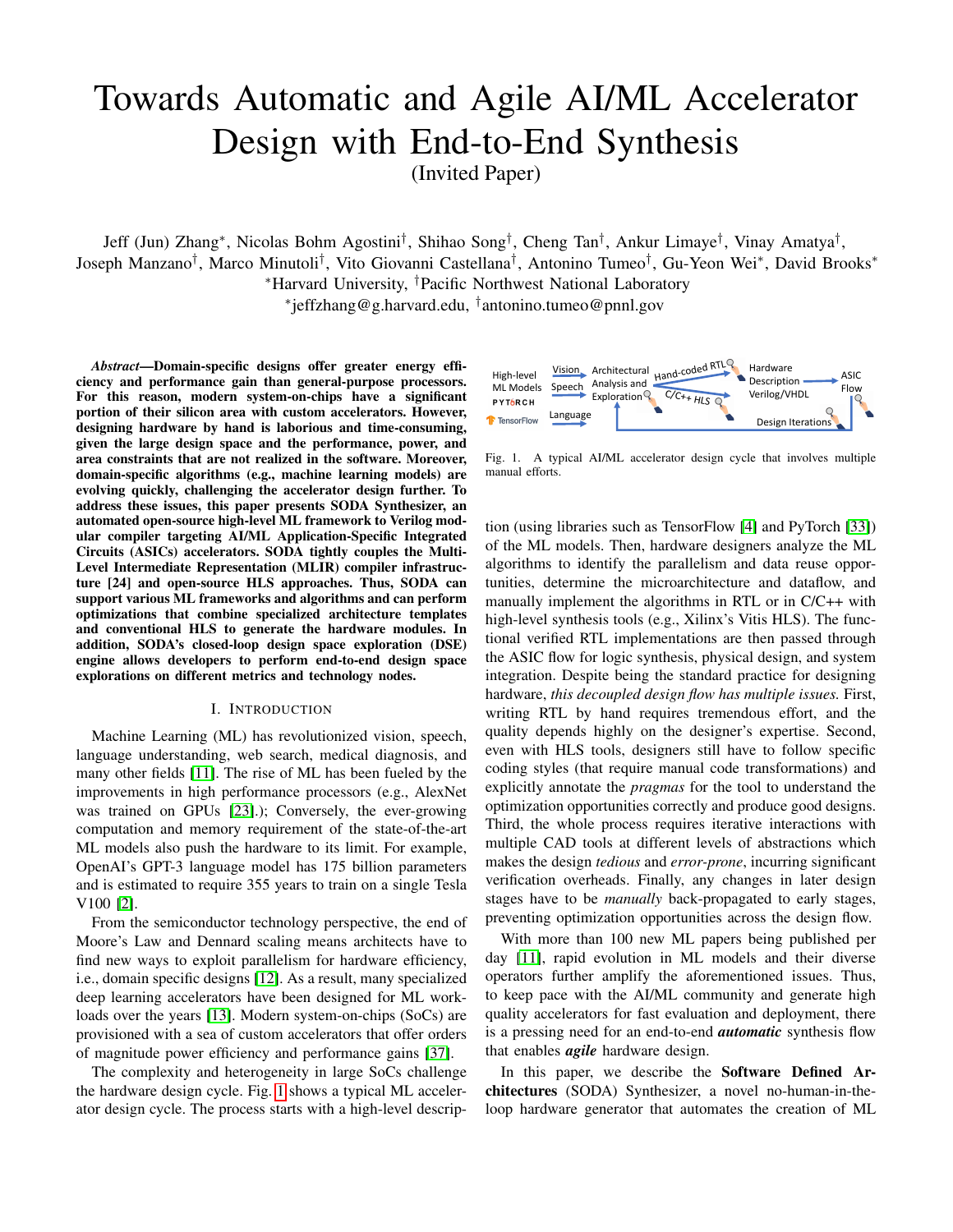

<span id="page-1-0"></span>Fig. 2. Overview of the SODA Synthesizer.

accelerators from high-level ML frameworks. Our SODA Synthesizer is built with modular compiler-based approaches. At the frontend, SODA leverages the Multi-Level Intermediate Representation (MLIR) compiler infrastructure [\[24\]](#page-7-8) to support a wide variety of ML frameworks and algorithms. It progressively lowers the intermediate representation (IR) of the deisgn into HLS compatible LLVM IR. At the middle end, SODA leverages open-source HLS tools (able to ingest LLVM intermediate representation) to perform optimizations. SODA Synthesizer combines specialized architecture templates and conventional HLS approaches to generate the hardware modules. SODA backend then generates the final RTL descriptions for different targets and technology nodes. In addition, SODA also adopts a design space exploration (DSE) engine that allows exploring trade-offs on different metrics and identifies the most promising design point.

In the remainder of this paper, we provide a general overview of SODA Synthesizer, describe its main components, present end-to-end synthesis results on full ML models and individual kernels, and discuss future research opportunities.

## II. SODA FRAMEWORK

Figure [2](#page-1-0) provides an overview of the SODA Synthesizer framework. Overall, the SODA synthesizer is a modular, multilevel, interoperable, extensible, open-source compiler-based framework. The framework takes input descriptions from highlevel machine learning frameworks, translated by the compilerbased frontend, to a high-level intermediate representation (IR) in MLIR [\[24\]](#page-7-8). The SODA frontend then exploits MLIR to perform hardware-software partitioning of the machine learning algorithm specifications and architecture independent optimizations. Subsequently, it generates the low-level IR (LLVM IR) fed to the SODA middle end, the actual hardware synthesis engine of the toolchain. SODA Synthesizer leverages

conventional HLS techniques as well as optimized architectural templates that match computing patterns in typical ML models. We currently support two different synthesizer middle-ends. One is a prototype based on the actual LLVM compiler, the other is PandA-Bambu [\[3\]](#page-7-9), a state-of-the-art high-level synthesis tool which we have extended with several techniques to support dataflow [\[8\]](#page-7-10) and specialized highthroughput parallel templates [\[29\]](#page-7-11). Both middle-ends consume pre-optimized LLVM IR and generate synthesizable Verilog for Application Specific Integrated Circuits (ASICs) or Field Programmable Gate Arrays (FPGAs). For FPGA synthesis, the integrated toolchain supports devices from Xilinx, Altera, Lattice, NanoXplore, and more. For ASICs, the toolchain supports Verilog-to-GDS2 generation with both commercial (Synopsis Design Compiler) and opensource (OpenROAD) toolchains.

SODA is entirely compiler-based, so optimizations at all levels are implemented as compiler passes. This means that different optimization parameters will influence the final hardware designs generated by the SODA Synthesizer. Thus, there is a need to explore the accelerator designs space considering metrics such as performance, area, energy and aspects such as overall system cost, size, and cooling requirements that are typical for cyber-physical and autonomous systems. The SODA Synthesizer implements a pluggable set of multiobjective optimization algorithms, which can be applied both at the frontend and the middle end. Because compiler-based tools can expose a multitude of parameters, an exhaustive exploration of the design space may not be feasible within a limited time. Hence, approximate and heuristic methods are preferred. In previous works [\[16\]](#page-7-12), [\[34\]](#page-7-13), we have explored various bio-inspired heuristics that could be easily ported and integrated within the SODA Synthesizer. Performing efficient design space exploration obviously depends on obtaining accu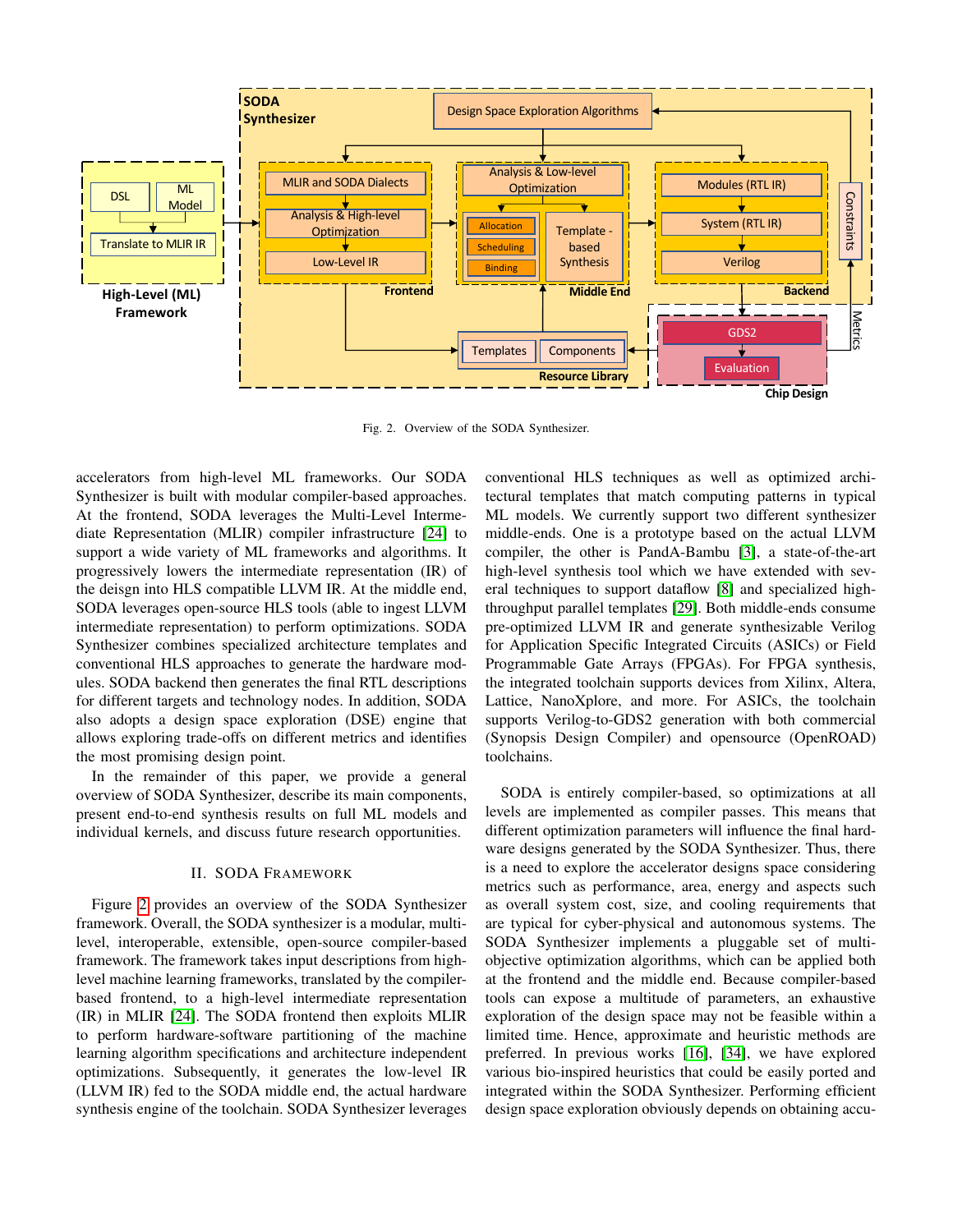rate results from the evaluation of the generated designs, thus requiring effective interfacing with the logic design tools to provide an accurate characterization of the final GDS2 layouts.

# <span id="page-2-1"></span>*A. High-Level ML Framework and SODA-opt Frontend*

End-to-end compiler infrastructures are being developed to map computations implemented with high-level languages to different architecture targets (CPUs, GPUs, TPUs, etc). These targets have different needs and constraints at the lowlevel mapping, such as custom instruction set architecture (ISAs), memory layouts, hardware interfaces, and application programming interfaces (APIs). However, as high-level computations are progressively translated into low-level instructions, different targets *can share high-level transformations and optimizations*, such as HLS approaches do.

To implement this approach, SODA leverages the MLIR compiler infrastructure framework on its frontend. The MLIR framework facilitates the creation of domain-specific compilers by providing code generators, translators, optimizers, and the infrastructure to define subsets of operations that expose well-defined language abstractions [\[24\]](#page-7-8). MLIR is designed to allow progressive lowering between existing and newly designed operations, promoting the reuse of abstraction levels and compiler passes that are the design philosophy of SODA framework.

With MLIR, complicated analysis passes that reconstruct a program's high-level information (e.g., task-level parallelism, loop analysis, memory access patterns) can be avoided, as this information is readily available at this abstraction. This approach contrasts with reconstructing the information from a control flow graph (i.e., LLVM IR CFG) or manually encoding the information with annotations (i.e., OpenMP, HLS pragmas). Moreover, this information can be easily carried over to drive lower-level transformations, which alleviates the need to translate between multiple frameworks and toolchains, making the end-to-end compilation more effectively.

In MLIR, a group of operations modeling an abstraction is called a *dialect*. Dialects are self-contained IRs and follow the language rules of MLIR's meta-IR, enabling the framework to have multiple dialects co-existing in the same MLIR environment. To support the underlying kernels from many different high level ML frameworks, MLIR contains a linear algebra dialect called linalg. This dialect implements a set of common ML operations such as *convolutions*, *matrix multiplications*, *dot products*, etc. Operations of higher-level dialects can be lowered to linalg operations and leverage all the subsequent transformations supported by linalg or other lower-level abstractions.

Figure [3](#page-2-0) shows when a Deep Neural Network (DNN) model gets translated into MLIR, undergoes a sequence of progressive lowering steps, and generates the LLVM IR. During these steps, we observe the available MLIR concepts, and highlight specific dialects that our proposed soda dialect will interact with (i.e. for soda dialect to outline).

We present *SODA-opt* frontend, a high-level compiler tool that fully leverages and extends the MLIR framework. *SODA-*



<span id="page-2-0"></span>Fig. 3. Progressive lowering, MLIR and SODA dialects.

*opt* enables system-level design with mechanisms to search, outline, optimize, and accelerate application code targeting custom accelerator synthesis. To achieve these, *SODA-opt* implements a set of compiler libraries and passes that perform the code outlining and optimization, and a set of runtime libraries to offload the computations from the host to selected accelerator targets. Specifically, in *SODA-opt*, we introduce the soda dialect. Akin to the gpu dialect [\[14\]](#page-7-14), soda defines operations to *outline* MLIR code region(s) that will become our kernel(s) for HLS, and operations to separate the outlined kernels. The process of finding code regions, outlining these regions into a module and individual kernels, optimizing each kernel for different HLS backends, and setting up the host calls to drive the generated accelerators is fully automated as the transformation and optimization passes introduced by *SODAopt*.

During the kernel optimization, *SODA-opt* implements target-aware transformation pipelines based on existing optimizations in MLIR and custom optimizations specific for accelerator HLS targets. These optimizations focus on exposing instruction- and data-level parallelism, automatic loop transformations (e.g., loop unrolling, loop reordering), and other steps such as buffer hoisting, accumulation on temporary variables, etc. Paired with *SODA-opt* flexible outlining pass, it enables (1) the possibility that different code regions/kernels can be fused to generate a single accelerator; (2) multiple accelerator design points for the same model inputs. *SODA-opt*'s compiler based optimization passes eliminate HLS designers to manually perform code transformations and explicitly tweak pragmas annotations. After outlining the kernels, *SODA-opt* applies optimizations to lower the code through the MLIR concepts/abstractions as shown in Figure [3.](#page-2-0) The final output of *SODA-opt* is an LLVM IR file to be used by SODA Synthesizer middle end.

## *B. SODA Synthesizer Middle End*

As highlighted in the overview, the SODA toolchain is currently able to leverage two different middle ends. The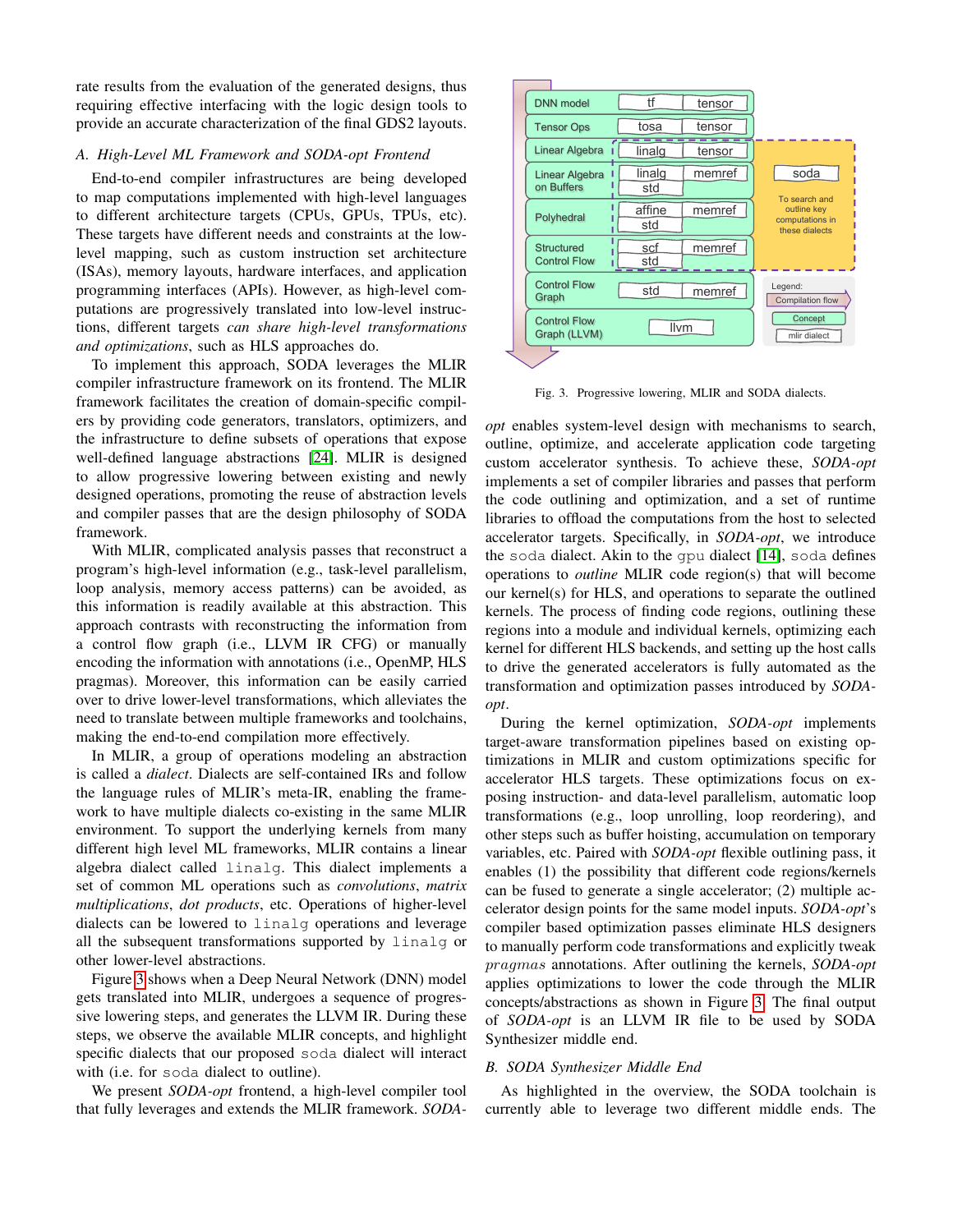first one is PandA-Bambu [\[3\]](#page-7-9), an open-source HLS tool supporting several advanced features. Bambu normally interfaces with frontend compilers such as GCC or CLANG, ingesting their single source assignment (SSA) form IR (GIMPLE or LLVM IR), building its own IR to perform the HLS steps, and generating the hardware designs in hardware description languages (HDL) such as Verilog and VHDL. While Bambu, in combination with more conventional compiler frontends, is optimized to support a wide array of C and C++ constructs, we extend it to support the MLIR-based *SODA-opt* frontend in the context of the SODA framework. After *SODA-opt*'s architecture independent and the hardware synthesis specific high-level optimizations, Bambu takes in the optimized LLVM IR and applies its low-level *synthesis-specific* optimizations (including datapath-bitwidth simplifications, loop optimizations, advanced resource allocation, scheduling, and binding algorithms) to generate efficient hardware designs. By leveraging the natural parallel and hierarchical description provided by MLIR, it is also possible to simplify Bambu's parallel accelerator generation methodologies. Rather than requiring high-level code annotations to instantiate parallel hardware templates, MLIR facilitates identifying the parallel set of operations and abstract definition of the design hierarchy. Bambu also includes a suite of tools that enable automatic testbench generation and automatic results validation, which certify the functional correctness of synthesized modules.

The second middle end of the SODA toolchain is a new synthesis tool entirely based on the LLVM compiler. Other HLS tools leverage LLVM only to convert to its own IR (e.g., Bambu) or to exploit the IR of the typical general purpose languages compiler (e.g., LegUp). In contrast, the SODA Synthesizer middle end implements the hardware synthesis algorithms and the generation of the hardware description as an LLVM target. While this requires rewriting several of the low-level compiler passes to remove constraints on functional resources present when targeting a specific processor design with an instruction set, it allows reusing all the algorithms implemented in the compiler itself. Instead of directly emitting HDL, the LLMV-based SODA Synthesizer emits another register-transfer level IR. In its current version, our synthesizer emits FIRRTL (Flexible Intermediate Representation for Register Transfer-Level) because tools are readily available to automatically convert FIRRTL into Verilog designs and testbench files (e.g., the Scala compiler). However, a potential future target could be the circuit-level IRs currently explored in the CIRCT (Circuit IRs and Compiler Tools), an LLVM incubator project leveraging the MLIR framework. Emitting a circuit-level IR enables supporting different device technology by implementing the retargeting as compiler transformations (e.g., supporting block RAMs in FPGAs in place of multiported scratchpad memories in ASICs), and provides natural modularity and composability, as the actual instantiations of the interfaces can also be implemented as a compiler pass.

Figure [5](#page-3-0) shows how the LLVM-based middle end converts the LLVM IR of Figure [4](#page-3-1) to FIRRTL.

```
; Function Attrs: norecurse nounwind readnone ssp uwtable
define i32 \boxed{\text{e}}f(i32, i32) local_unnamed_addr \boxed{\text{#}}0 {
  3 = i cmp sqt i32 80, 81%4 = select i1 %3, i32 %0, i32 %1
  ret i32 %4
}
```
<span id="page-3-1"></span>Fig. 4. LLVM IR of a simple if-then-else branch.

```
; Generated with the SODA compiler
; f - Begin function f
circuit f:
 module f: \qquad \qquad ; \quad \mathbb{Q} f
    input clk : Clock
    input rst : UInt<1>
    input start : UInt<1>
    output done : UInt<1>
    output return_value : UInt<32>
    input arg_1 : UInt<32>
    input arg_2 : UInt<32>
    reg state : UInt<64>, clk with :
                  (reset \Rightarrow (rst, UInt<64>(2)))reg r1 : UInt<32>, clk with :
                  (reset => (rst, UInt<32>(0)))
    reg r2 : UInt<32>, clk with :
                  (reset => (rst, UInt<32>(0)))
    reg rb1 : UInt<1>, clk with :
                  (reset \Rightarrow (rst, UInt<1>(0)))done \leq UInt\leq1>(0)
    state \leq UInt\leq 64 (2)
    return value \leq UInt\leq32>(0)
    when eq(start, UInt<1>(1)):
      state <= UInt<64>(0)
      r1 \leq arq_1r2 \leq arg_2when eq(state, UInt<64>(0)):
      rb1 \leq gt(r1, r2)r1 \leq mux(rb1, r1, r2)return_value <= r1
      done \leq UInt\leq1>(1)
      state \leq UInt\leq64>(2) ; -- End function
```
<span id="page-3-0"></span>Fig. 5. Example of FIRRTL generated by the LLVM-based synthesizer of the SODA toolchain.

#### *C. SODA Resource Library, Backend, and Verification*

The resource library is a key component for any hardware synthesis toolchain. For example, a conventional HLS tool requires as a minimum the RTL description of the functional units that implements the operations identified in the IR (adders, subtractors, multipliers, etc) for the various datatypes, which are then combined into the design. To effectively drive the synthesis algorithms, these functional units also need to be characterized, at least in terms of performance (e.g., latency of the critical path) and area on the target technology of choice.

For example, aggressive resource sharing can result in additional steering logic and deeper multiplexers chains, which can lead to violation of latency constraints and, consequently, to the need of lowering clock frequency. In other cases, we can further optimize the circuit design, applying techniques like chaining of functional units (which removes registers between them), when the overall latency of a sequence of cascading functional units (i.e., directly operating on the output of the previous ones) stays within the clock cycle boundary. Hence, area and performance estimates, and related models that describe area and latency of the interconnection across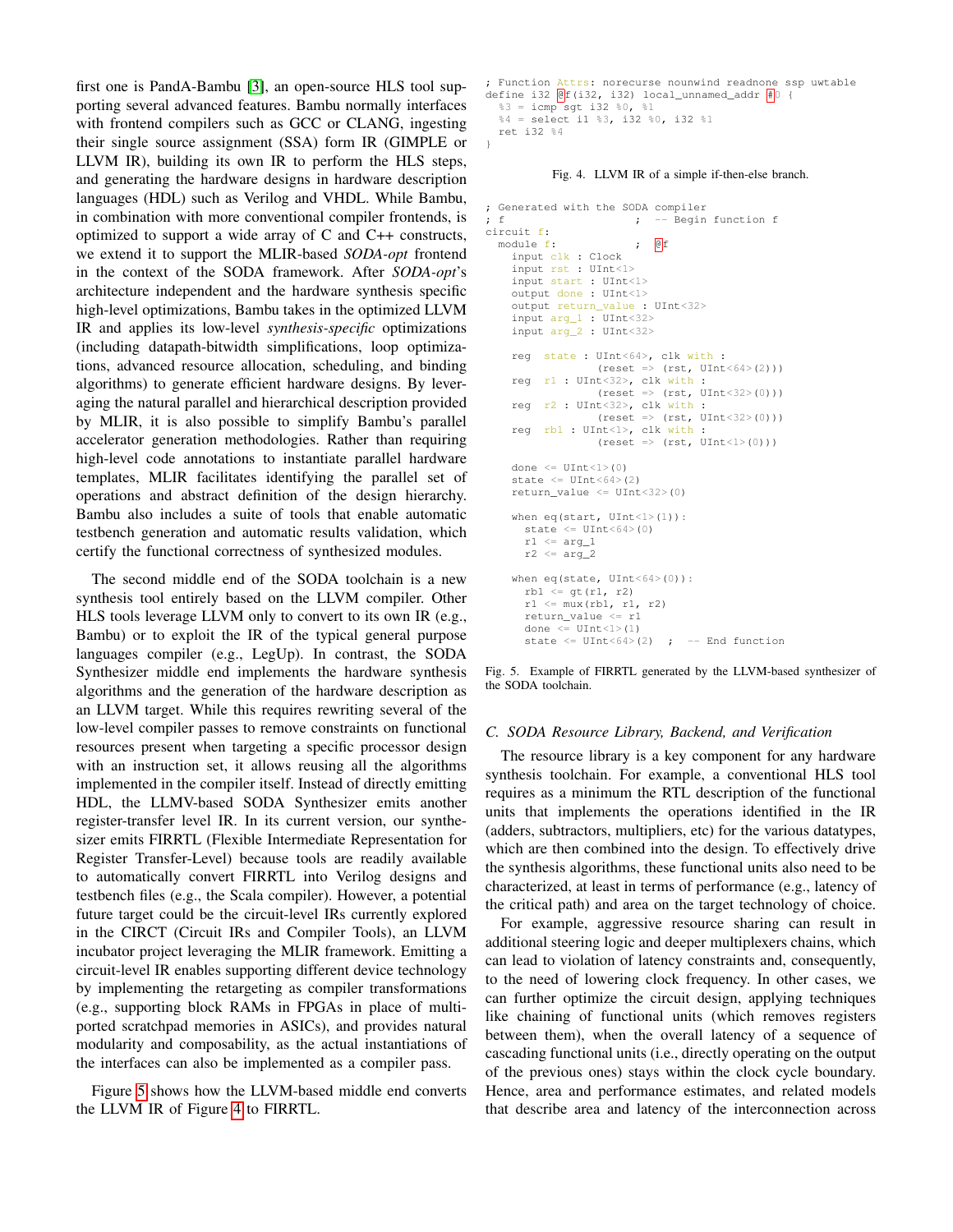

<span id="page-4-0"></span>Fig. 6. The SODA Synthesizer characterization flow.

resources, directly affect many of the optimization passes and synthesis algorithms, such as scheduling and binding.

One of the distinctive features of the SODA backend is the ability to interface with both commercial and open-source ASIC tools. In particular, we introduced the support for the OpenROAD logic synthesis project and the OpenPDK (formerly Nangate) 45nm cell technology library. We are also exploring the use of Design Compiler, with both OpenPDK and the Global Foundries 12nm technology node. This includes, for Bambu, both the scripts and the characterization process of the functional units, exploiting Bambu's flexible and extendible resource library. For the LLVM-based SODA Synthesizer middle end, we have been designing an approach that, starting from a library of resources in Verilog (SODA Lib), enables us to generate a custom TableGen file containing all the relevant metrics by iteratively synthesizing the resources in OpenROAD. The TableGen file is then used at compilation of the actual synthesis engine. The LLVM-based synthesizer exploits modularity and support for importing external components in a FIRRTL description to then integrate the specialized functional units (rather than using high-level behavioral FIRRTL descriptions).

Figure [6](#page-4-0) overviews our characterization flow with the Open-ROAD. The flow does not perform all the steps of a typical VLSI flow (e.g. detailed routing) since the objective is to estimate relative latency/area/power metrics useful to drive the hardware generation algorithms rather than obtaining absolute synthesis results of a full design.

Our exploration of novel functional units has mostly focused to integer operations for now, the premier choice for lowpower machine learning inference accelerators. Specifically, we have designed speculative functional units with and without error correction. Differently from the usual concept of speculation in computer architecture (related to branches in control flow), these units speculate on the result of the arithmetic operations (for example, not considering the carry bits in additions), thus potentially allowing to reach higher degrees of parallelism and higher frequencies (or reduced power), at the price of compromised accuracy. These designs also allow combining error correction for the most significant bits, providing additional design tradeoffs. However, these designs require datapath controllers able to deal with variable latency (when an error is detected and the computation is executed). Figure [7](#page-4-1) shows the high-level schematic of a speculative adder with error control.

A final key component needed to implement an end-to-end agile and automated design flow is the support for efficient



<span id="page-4-1"></span>Fig. 7. Multi-speculative Adder. We can see the flip-flops between each couple of Ripple-Carry Adders (RCAs) are used for the predictions.

verification, to assure that the generated designs are correct. The SODA toolchain provides this component by leveraging Verilator [\[39\]](#page-7-15), in both the cases of using Bambu or the LLVMbased Synthesizer middle end. When provided with the input values to synthesized function/kernels (for example, input arguments of a function) in a XML file, Bambu is able to generate Verilog testbenches and scripts to drive and control execution of Verilator. Bambu then executes the "Verilated" models (launches the simulation) and verifies that the output values correspond to the golden results from the execution of the original function code. For the SODA LLVM-based Synthesizer, instead, we have designed and started implementing a C++ modeling tool to connect and drive simulation of "Verilated" hardware accelerators modules with a memory model and the rest of the system.

#### III. SODA END-TO-END SYNTHESIS RESULTS

In this section, we evaluate SODA Synthesizer's effectiveness, flexibility and generality.

#### *A. Effectiveness of SODA*

To illustrate SODA's potential for optimization and achievable performance of generated kernels, we outline and optimize a tile of a matrix-multiplication (matmul) algorithm and report post-synthesis results provided by Design Compiler targeting GF 12nm technology node. Table [I](#page-4-2) shows results for the 8x8 by 8x8 8-bit integer (int8) Matmul accelerators generated by SODA. The SODA generated designs  $A$  and  $B$ vary in target frequency and the available memory channels for synthesis. The latency, reported in cycles, accounts for load, compute, and store operations. For this example, we asked SODA to perform extensive design space exploration (DSE) with all available optimizations turned on. Both designs (A and  $B$ ) are generated automatically with SODA and achieves

<span id="page-4-2"></span>TABLE I HIGHLY OPTIMIZED 8X8 BY 8X8 MATMUL ACCELERATORS FOR INT8 DATA-TYPE GENERATED WITH SODA. AREA AND POWER RESULTS ARE REPORTED BY DESIGN COMPILER USING GF12NM TECHNOLOGY NODE.

| Design ID                     | А     | в     |
|-------------------------------|-------|-------|
| Frequency $[MHz]$             | 1,000 | 800   |
| <b>Number of Mem Channels</b> |       | 8     |
| Latency [cycles]              | 31    | 14    |
| Area $\lceil mm^2 \rceil$     | 0.028 | 0.026 |
| Power $\lceil mW \rceil$      | 5.28  | 7.27  |
| Energy Efficiency [TOPS/W]    | 13    | 17    |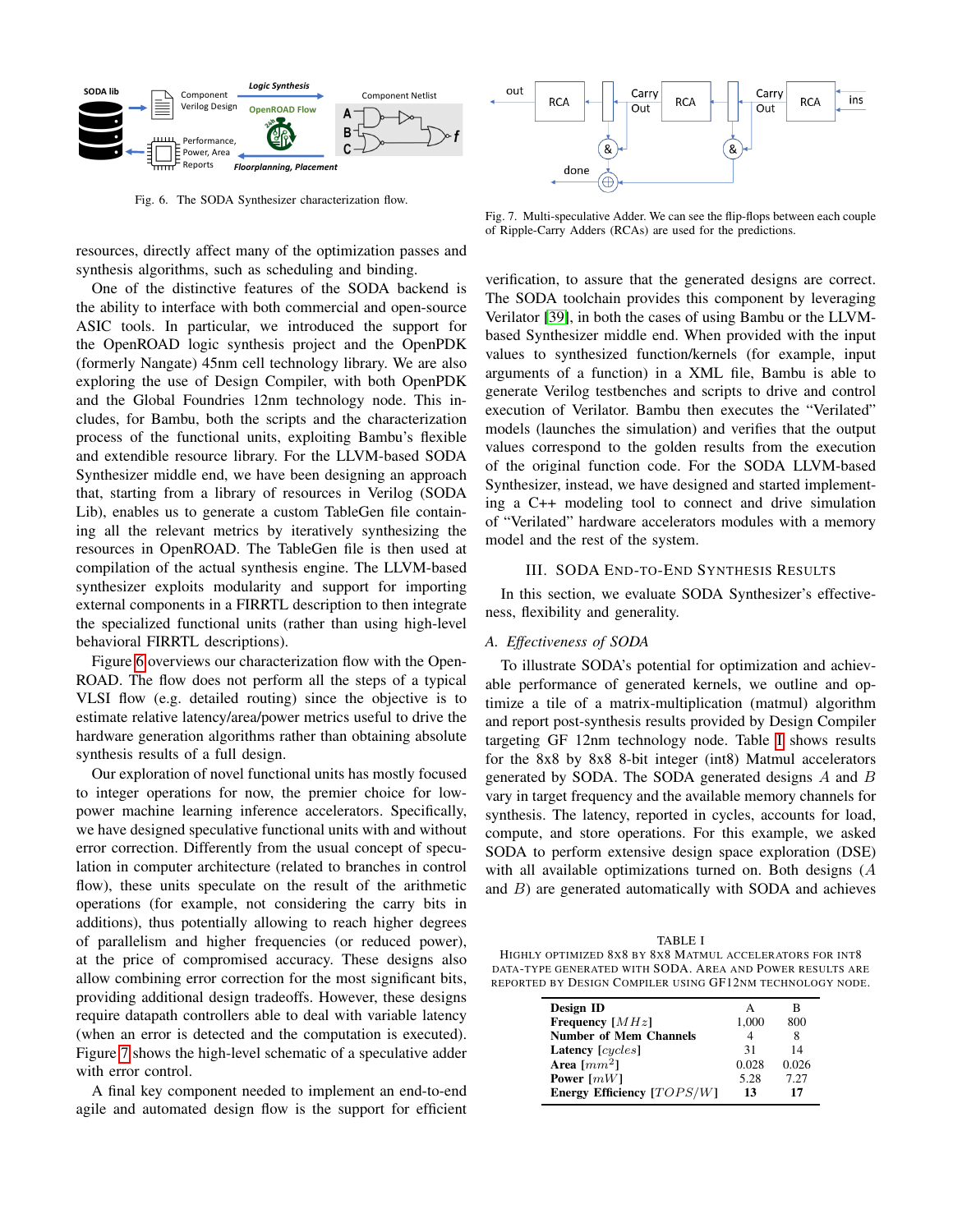TABLE II RUNTIME RESULTS FOR THE LENET MODEL (FIRST 3 LAYERS) WITH DIFFERENT OUTLINING STRATEGIES.

<span id="page-5-0"></span>

|                  |                      | <b>Outlining Strategy</b> |                               |                                     |  |
|------------------|----------------------|---------------------------|-------------------------------|-------------------------------------|--|
| Layer type       | Laver params         | <b>Individual Ops</b>     | <b>Fused as in TF kernels</b> | <b>Fused in coarser granularity</b> |  |
| Conv2D           | $5x5, 6$ , padded    | 2,423,374                 | 2,388,122                     |                                     |  |
| Activation       | Relu                 | 39.230                    |                               | 2.443,073                           |  |
| AveragePooling2D | $2x2$ , $2x2$ stride | 88,244                    | 88.224                        |                                     |  |
| <b>Total</b>     |                      | 2,551,848                 | 2,476,366                     | 2,443,073                           |  |

promising energy efficiency — more than 13 TOPS/W for accelerating the Matmul kernel.

SODA can effectively identify other code snippets that perform Matmul operations and leverage the same optimization passes from this exploration to reuse the synthesized accelerator and achieve similar performance. SODA also warps all transformation passes into a pipeline, exposing it with a single compilation flag to the SODA end user. For Matmul operations with bigger matrix sizes, SODA Synthesizer is able to tile the matrices and and optimizes the tiled code in the same manner. After each synthesis, the user satisfied designs will be cached in the SODA resource libraries, reducing the synthesis time for the same kernel.

## *B. Benefits from SODA-opt Outlining*

To examine *SODA-opt*'s outlining technique, we explore the opportunity of fusing different combinations of operations in the ML models for a single accelerator synthesis and evaluate its performance impact on the generated hardware execution time (i.e., total cycle counts). We performed SODA synthesis of a full LeNet CNN model (Trained on MNIST dataset with 28x28 image size) from TensorFlow, and generated a self-contained Verilog descriptions to perform inference simulation. The synthesized accelerators assume floating-point datatype, a single memory channel and different outlining strategies. Table [II](#page-5-0) summarizes the synthesis and simulation results for the first three layers of the LeNet model. Compared to the design that generates individual accelerators for each layer operation, we observe a 5% performance (cycle counts) improvements by outlining and fusing operations from those layers to a single accelerator execution.

We expect greater benefits from *SODA-opt* outlining when the input models are diverse and thus exhibit more fusion opportunities.

## *C. Flexibility and Generality of SODA*

Finally, to demonstrate the generality of the SODA Synthesizer, we performed a set of synthesis for various commonly seen ML models as summarized in Table [III.](#page-5-1) These ML models span classical ML algorithms (SVM), CNNs, graph and region-based CNNs, and reinforcement learning based models, showing the input flexibility of SODA frontend.

Note that some of these models are too big to be fully synthesized with a single accelerator design. However, with

<span id="page-5-1"></span>TABLE III SUMMARY OF SYNTHESIS RESULTS OF DIFFERENT ML MODELS USING OPENROAD FLOW, TARGETING OPENPDK 45NM TECHNOLOGY NODE.

| ML Model                  | <b>SVM</b> | MiniGo | GCN   | ResNet-50 | Mask R-CNN |
|---------------------------|------------|--------|-------|-----------|------------|
| <b>Frequency</b> $[MHz]$  | 200        | 200    | 200   | 200       | 200        |
| Area $\lceil mm^2 \rceil$ | 0.036      | 0.060  | 0.062 | 0.305     | 0.509      |
| <b>Cells</b>              | 25k        | 44k    | 49k   | 220k      | 369k       |
|                           |            |        |       |           |            |

*SODA-opt*'s outlining capability we are able to build accelerator modules starting with small operations (i.e., convolutions and matrix multiplications) in the models. The generated accelerator modules are then integrated to yield the final design, and the area and cell counts after logic synthesis are reported in Table [III.](#page-5-1)

## IV. FUTURE RESEARCH OPPORTUNITIES

SODA is still in its active development phase, and we plan to open-source SODA's entire synthesis flow. SODA's end-toend synthesis infrastructure will facilitate both the AI/ML and hardware design communities and enable the following future research directions.

#### *A. SODA with Neuromorphic Computing*

Spiking Neural Networks (SNNs) [\[26\]](#page-7-16) are designed for machine learning on energy-constrained devices. Neuromorphic hardware such as TrueNorth [\[5\]](#page-7-17), Loihi [\[10\]](#page-7-18), and DynapSE [\[31\]](#page-7-19) implement biological neurons and synapses, making them efficient in executing SNNs. Specialized operators and novel mapping techniques [\[1\]](#page-7-20), [\[41\]](#page-7-21), [\[42\]](#page-7-22) introduced by SNNs create an opportunity for SODA to support the synthesis of SNNs onto neuromorphic hardware. The current implementation of SODA's frontend supports the translation of regular neural network models (NNs, CNNs, DNNs), preparing them for the middle end synthesizer. We plan to design a novel SNNoriented MLIR dialect along with its lowering techniques in support of SNNs. The new dialect will cover major SNN operators, and the lowering techniques will consider neuromorphic hardware configurations.

#### *B. AI-Assisted SODA*

SODA's end-to-end approach enables greater optimization opportunities that form a decision-making sequence along with the synthesis flow. All possible decision choices contribute to a huge design space. Exhaustive search over the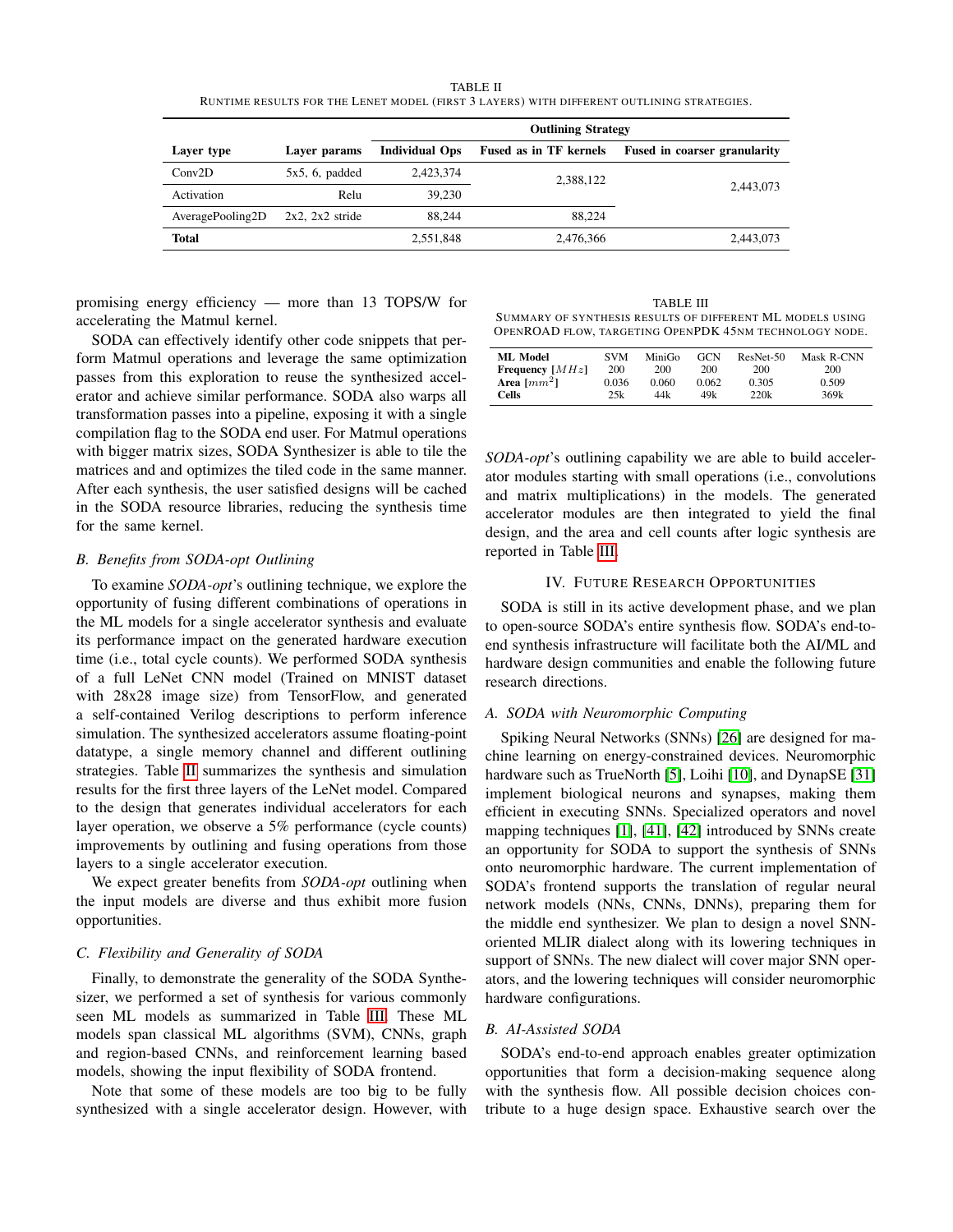whole space incurs significant compilation overheads. ML techniques have been successfully applied and show superior performance across the stack: system design [\[15\]](#page-7-23), compilation techniques [\[6\]](#page-7-24), architectural design space exploration [\[25\]](#page-7-25), and electronic design automation (EDA) [\[30\]](#page-7-26). We anticipate the SODA Synthesizer to be more *intelligent*, i.e., by enhancing SODA with learning and generalization capabilities. Specifically, at the frontend, ML techniques can facilitate the exploration of progressive code lowering strategies in *SODA-opt*; The AI-assisted DSE engine can provide accurate performance predictions for different hardware platforms at earlier stages of the synthesis flow, eliminating the long feedback path from the backend. In addition, ML-based DSE can sample the design space more efficiently, pruning poor design choices. Overall AI-assisted SODA will reduce solution search time and *yield* the optimal designs.

#### *C. Closed-loop Model Hardware Co-design*

It is possible to improve ML models' runtime with a series of optimizations such as pruning, quantization, and neural architecture search (NAS) [\[28\]](#page-7-27), enhancing their inference efficiency while maintaining model's accuracy. Several works have attempted to make such optimizations more effective on real hardware. For example, recent work [\[17\]](#page-7-28) proposes a model compression and software compilation co-design framework that achieves real-time DNN inference on off-the-shelf mobile devices. [\[21\]](#page-7-29) proposes a novel hardware and software coexploration engine for efficient search of both the neural architecture and hardware design space. Furthermore, many hardware templates and improvements designed explicitly for DNN compression and weight sparsity are available [\[13\]](#page-7-4), [\[7\]](#page-7-30), [\[47\]](#page-7-31). SODA's resource library can incorporate those templates, and SODA frontend can use model (weights) statistics to perform sparsity-aware HLS. Moreover, SODA Synthesizer can be extended and repurposed to co-design ML models and hardware with end-to-end optimizations.

## *D. Beyond ML and Full SoC Integration*

SODA can support full system integration and DSE, i.e., from a discrete accelerator chiplet to the synthesis of accelerators with SoC integration. Analysis of die photos [\[19\]](#page-7-32) from Apple's A6, A7, and A8 SoCs shows that more than half of chip real estate is dedicated to specialized IP blocks (neither CPUs nor GPUs). We observe a similar trend with other manufacturers such as NVDIA's A102 chips and Qualcomm's Snapdragon chips. Moreover, those IP blocks implement heterogeneous functionalities beyond ML acceleration: camera/image signal processing, video encoding/decoding, cryptography, and encryption acceleration. SODA has the potential to explore this ample design space to understand the tradeoffs across the entire system. SODA's frontend will be updated to leverage MLIR *dialects* that expands its operator coverage. SODA's resource library can leverage components (e.g., AXI interconnects, networks-on-chip, on-chip memories, etc.) from an open-source agile SoC development flow, such as CHIPKIT [\[44\]](#page-7-33), or ESP [\[27\]](#page-7-34).

# V. RELATED WORK

SODA's modular, multi-level, compiler-based synthesis framework ties closely to two lines of research:

ML compiler infrastructure - Many ML (domain-specific) compiler infrastructures have been developed to minimize the manual effort during the deployment. In general, an ML compiler parses the computational graphs from the high-level frameworks, generating a specific IR, performs optimization passes, and maps it to *existing* hardware backends (CPUs, GPUs, FPGAs, and ASICs). HPVM [\[22\]](#page-7-35) implements LLVM IR extension and a virtual instruction set (ISA), aiming to enable effective code generation and optimization for heterogeneous systems. Google's XLA [\[20\]](#page-7-36) is a domain-specific compiler specifically designed to accelerate linear algebra for TensorFlow models. By also leveraging MLIR, XLA generates LLVM IR for CPU/GPU targets and provides dialects for TPU compilation. Glow [\[36\]](#page-7-37) implements its own IR to support PyTorch models. TVM [\[9\]](#page-7-38) targets multiple deep learning frameworks and can reuse Halide's [\[35\]](#page-7-39) existing scheduling primitives and features with a powerful ML-based autotuner. MLIR [\[24\]](#page-7-8) is an highly extendable and flexible multi-level IR compiler infrastructure as discussed in Section [II-A.](#page-2-1)

High-level synthesis - Inspired by the state-of-the-art software compilation techniques, HLS is an increasingly popular hardware design approach that takes untimed  $C/C++$  as input, extracts IRs with a set of optimizations, performs scheduling/allocation/binding, and *automatically* generates synthesizable RTL that targets FPGAs or ASICs. Most HLS tools [\[32\]](#page-7-40) repurpose the existing IR from LLVM or GCC and thus expect designers to properly annotate the C code, ensuring the quality of the generated RTL. For this reason, several works [\[38\]](#page-7-41), [\[18\]](#page-7-42), [\[45\]](#page-7-43) have attempted to design better IRs specific for HLS that can improve the ease of use.

Ours - SODA project [\[43\]](#page-7-44), is an open-source effort to chain together the best practices from MLIR's compiler infrastructure and HLS based approaches. SODA aims to support diverse ML (domain-specific) models. Moreover, SODA provides a uniformed synthesis framework that can expose end-to-end optimization opportunities and minimize the human efforts for generating hardware designs for AI/ML. Recent works [\[40\]](#page-7-45), [\[46\]](#page-7-46) also utilize MLIR for HLS but focus primarily on higherlevel IR optimization and not end-to-end results.

#### VI. CONCLUSION

This paper presents an overview of SODA, an end-to-end synthesizer that enables automatic and agile hardware design for general ML acceleration. We plan to open source the entire SODA infrastructure to facilitate future research across ML, compiler, architecture and hardware design.

## VII. ACKNOWLEDGMENT

This research is partially supported by the Defense Advanced Research Projects Agency's (DARPA) Real-Time Machine Learning Program (RTML) and Pacific Northwest National Laboratory's Data-Model Convergence Initiative.